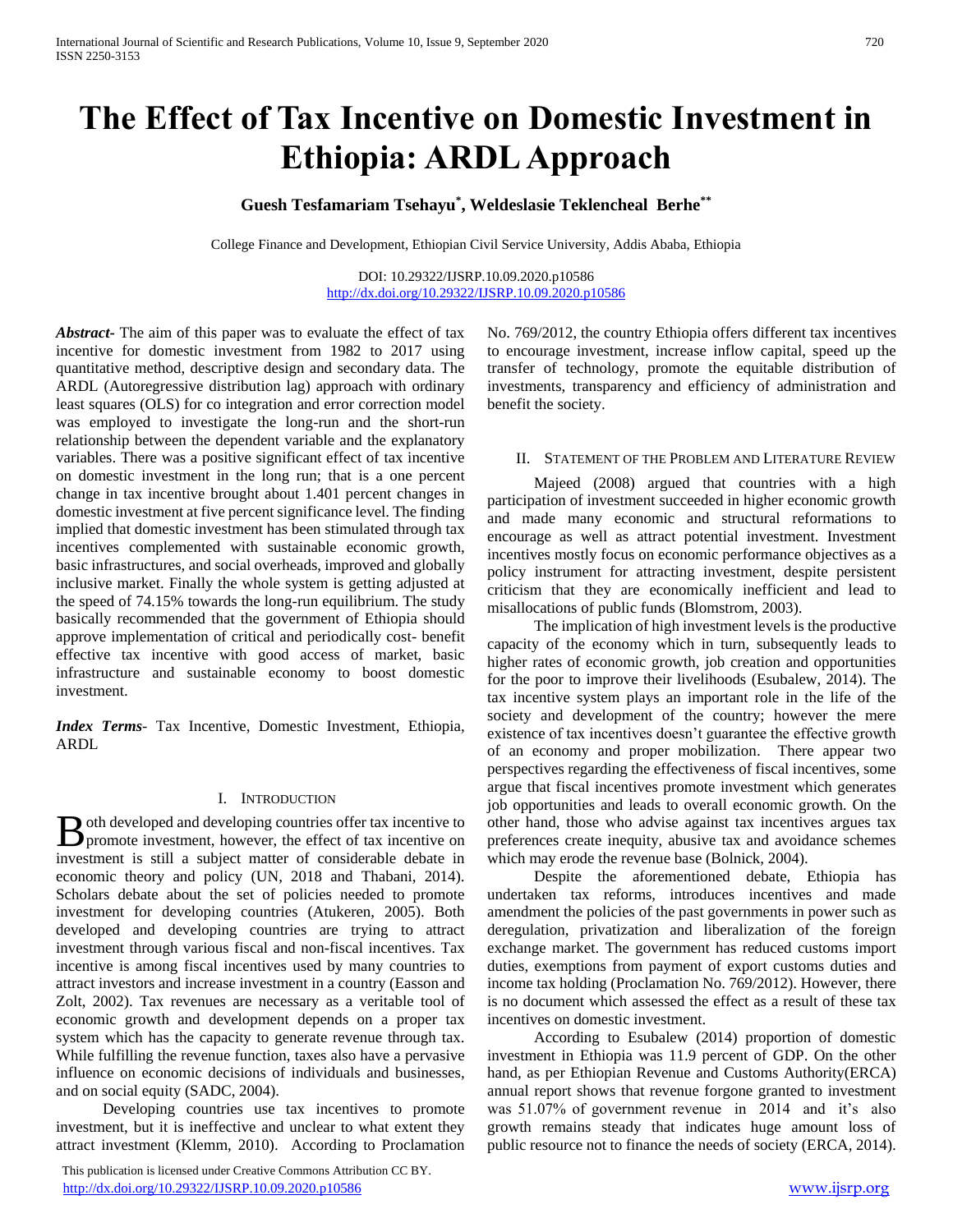The paradox between low investment and huge forgone revenue needs further research to be conducted in the sector.

 Designing appropriate strategies for catalyzing and stimulating investment in Africa requires a good understanding of the key determinants or drivers of investment in African countries (UNCTAD, 2014). To encourage domestic investment and attract different programs, tax incentive which is most popular has been introduced, but fails to assess its cost-benefit and its effectiveness remain debatable in developing countries. There is little empirical analysis in the academic arena on determinants of domestic investment but fail to look the nexus between foreign direct investment and domestic investments; which used a panel data to examine the determinants of domestic investment for some African countries but ignores the link between domestic investment foreign direct investments (Haile, 2013).

 Even Esubalew (2014) investigated determinants of domestic investment in East Africa, including Ethiopia using panel data and that analyzed the relationship domestic investment with foreign direct investment and public investment, but failed to see the effect of tax incentive; and regression analyzed by Abdishu (2013) and Kurabachew (2016) have failed too who have seen only the effect of tax incentive on domestic investment in manufacturing sector and did not examine the relationship among domestic investment, public and foreign direct investment.

 Therefore; the researcher has attempted on conducting a research on the effect of tax incentive on domestic investment Ethiopia from 1982-2017 which includes the determinants of domestic investment using ARDL approach of co integration to fulfill the above stated gaps.

#### III. METHODOLOGY

 The research approach used for this study was quantitative research which has been performed by using both descriptive research design and econometric analyses. Quantitative research uses a standard format with a few minor, interdisciplinary differences of generating a hypothesis to be proved or disproved. The researcher entirely relies on secondary data types which are annually time series covering from 1982-2017 regarding variables domestic investment as dependent variable and trade openness, inflation, investment, infrastructure, lending interest rate, growth rate of gross domestic product (GDP) and foreign direct investment (FDI) as explanatory variables.

 An econometric method of data analysis was used to determine the significance level of selected explanatory variables which determine the investment decision in Ethiopia. The empirical investigation has been carried out using auto regressive distributed lag (ARDL) model of ordinary least squares (OLS) estimation techniques by using Eviews 9 as a data analysis package technique.

 Augmented Dickey Fuller test, bound test and other relevant tests have been conducted to examine unit root test and the relation between dependent variable domestic investment and explanatory variables. Econometrics can be used to test the compatibility of a theory, to measure unknown values of theoretically defined parameters or unobservable variables, to predict the value of a variable and characterize a relationship or phenomena (Hoover, 2006).

## *Model Specification*

 The study follows the leads of the flexible accelerator theory of investment due to lack of adequate data of macroeconomic variables that enables to estimate investment function (Oshikoya, 1994) and (Ghura and Goodwin, 2000). According to Ayeni (2014) the accelerator theory because the variables of the accelerator theory, such as GDP growth, FDI (as percentage of GDP), inflation (annual percentage changes) and interest rates can be accessed adequately in comparison to other macroeconomic economic variables that affect investment. The most commonly used model in examining the determinants of private investment in least developing countries is the flexible accelerator model. Hence, like previous studies such as Bakar (2011), and Mutenyo *et al.* (2010) and Thabani (2014), this study used a modified flexible accelerator model specifically with availability of data. The model used in the study can specify in the following which also had been used John (2012) general form with modification:

 $DI = \beta_0 + \beta_i X_i$  then also modified to include focus variable

 $DI = \beta_0 + \beta_i X_i + \beta INCENTIVE_i + \varepsilon$  (3.1) *Where; DI= Domestic Investment*

 This function specifies Domestic investment as a function of the priority variable (incentives) and other control variables (X). The model is modified to take special features of the country and theories into account. DI is the dependent variable measures domestic investment which is defined in real value. Given the difficulty of measuring tax incentives, this study used a dummy variable to show the presence and absence of tax incentives in sectors under consideration. It is assumed that: Tax incentive takes a value of 1 if the incentives are offered and zero otherwise. Vector X<sup>i</sup> represents other variables which affect the flow of DI. These control variables are Market growth/size (real GDP growth rate), FDI, Openness of the economy, public investment and macroeconomic instability such as inflation, real interest rate. Though many variables have been proposed by literatures as determinants of DI it is not possible to include all of them. Due to this fact, we chose few of them depending on previous studies specific to a country, the strength of the variety and availability of data. ε is an error term and  $β_0$  is an intercept of system equations. The estimated model is:

DI=f (GDPGR, INF, FDI, MOP, PUB, LR, DUMT) (3.2)

Where, DI-operational domestic investment inflow in real value based on 2000 constant price

FDI-operational foreign direct investment based on 2000 constant price

GDPGR real gross domestic product growth rate

INF-Inflation based on consumer price index OPEN-Market/Trade openness (Imp +Expo /GDP) LER- lending interest rate in annual %

PUB- Public Investment based on 2000 constant price DUMT= Dummy variable for tax incentives.

By introducing the  $\mu$ " is called error term or random disturbance term or stochastic term, the extended model is: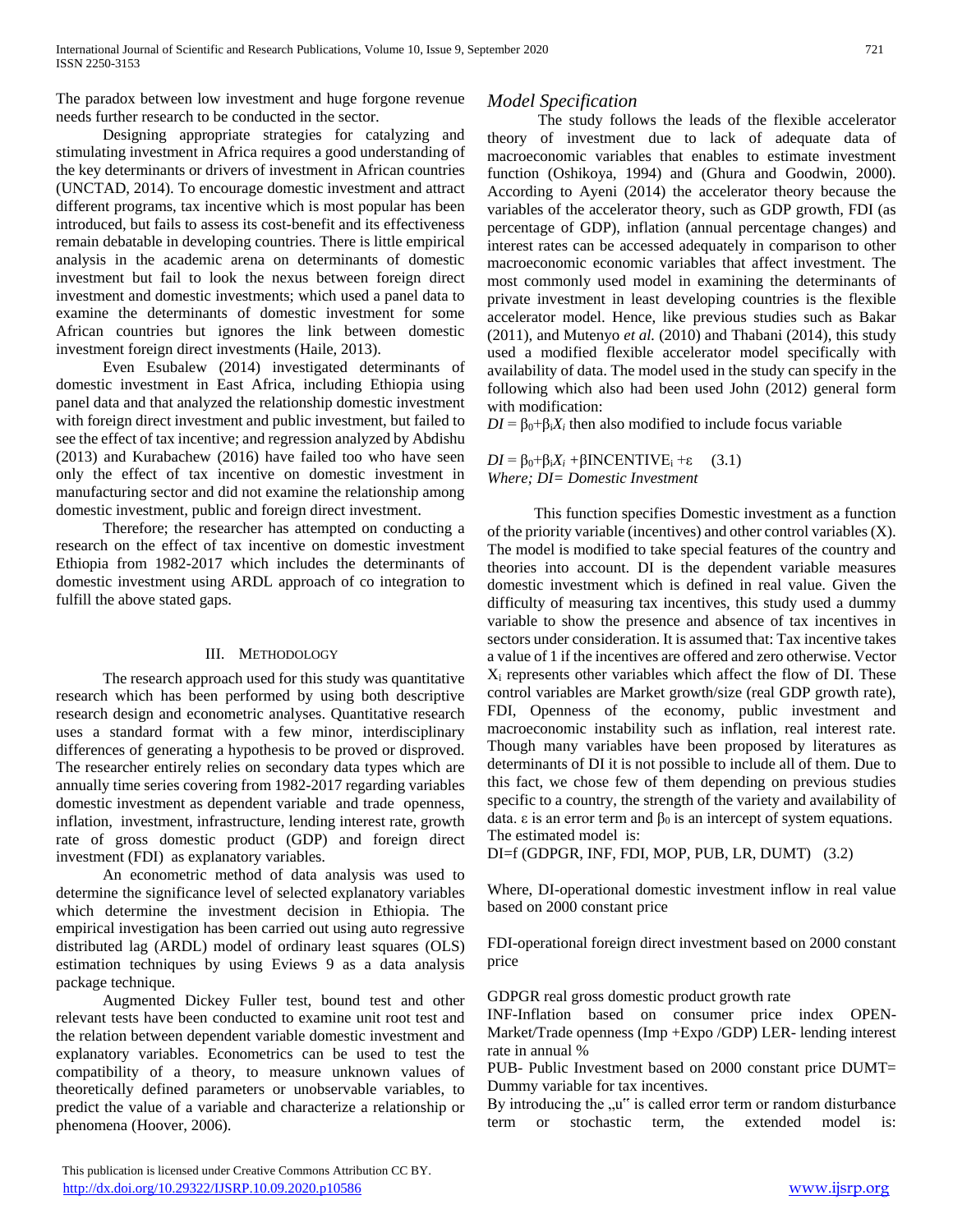$DI_f=(\beta o+\beta_1 GDPGR_t+\beta_2INF_t+\beta_3OPEN_t+\beta_4LER_t+\beta_5FDI_t+\beta_6PUB_t+$  $\beta_7$ DUMT+u<sub>t</sub> ……………………..(3.3) β0=is an intercept of the model (constant term);  $β_1$ ,  $β_2$ ,  $β_3$ ,  $β_4$ ,  $β_5$ ,  $β<sub>6</sub>$  and  $β<sub>7</sub>$ are estimate coefficients of GDPGR, INF, OPEN, LER, FDI, PUB, and DUMT respectively. All the Variables are converted into a logarithm form before estimation to reduce problems of hetroscedasticity and percentages (elasticties) approaches.

LGDI<sub>t</sub>=βo+β<sub>1</sub>LGDPGR<sub>t</sub>+β<sub>2</sub>LGINF<sub>t</sub>+β<sub>3</sub>LGOPEN<sub>t</sub>+β<sub>4</sub>LGPUB<sub>t</sub>+β<sub>5</sub> LGFDI<sub>t</sub>+ $\beta_6$ LGLER<sub>t</sub>+ $\beta_7$ DU MT+u<sub>t</sub> …………(3.4) with zero mean and constant variance to keep the data set consistent, over the 36 years spanning from 1982 to 2017.

#### **Table 3.1: Tests of time series data**

| <b>Diagnostic Test</b>                                                                                                           | <b>Type of Test</b>                                                                                                                           | <b>Null Hypothesis Category</b>                                                                                                                                                              | <b>Test</b>                                                                                                                 |
|----------------------------------------------------------------------------------------------------------------------------------|-----------------------------------------------------------------------------------------------------------------------------------------------|----------------------------------------------------------------------------------------------------------------------------------------------------------------------------------------------|-----------------------------------------------------------------------------------------------------------------------------|
| Stationarity<br>integration<br>C <sub>o</sub><br>Normality<br>Serial<br>Correlation<br>Heteroscedasticity<br>Model specification | ADF<br>unit<br>Test<br>root<br>Bound<br>Test<br>Jarque-Bera<br>Breush<br>$-Godfrey$<br>LM<br>Breush-Pagan-Godfrey<br><b>Ramsey RESET Test</b> | is<br>There<br>unit<br>root<br>N <sub>0</sub><br>Co<br>integration<br>distributed<br>Normally<br>Correlation<br>No<br>Serial<br>Heteroscedasticity<br>N <sub>0</sub><br>Model specified well | estim.<br>Pre-<br>estim.<br>Pre-<br>estim.<br>Post-<br>estim.<br>Post-<br>estim.<br>Post-<br>estim.<br>Post-<br>Post-estim. |
| Model stability                                                                                                                  | <b>CUSUM</b>                                                                                                                                  | <b>Test</b>                                                                                                                                                                                  |                                                                                                                             |

Source: (Gujarati, 2004).

 The test of multicolinearity left out because it is soundless test in lagged same variable of time series data. The cumulative sum of recursive residuals (CUSUM) was applied to test structural breakpoint which have recommended by Pesaran and Shin (1999, 2001).

#### IV. RESULT AND DISCUSSION





 In the long run, holding other things constant, a one percent change in foreign direct investment (FDI) brought a 0.96971 percent decrease in domestic investment. This finding implies that FDI has is crowding out effect (displaces) on domestic investment which is not desirable for the development of Ethiopia. In fact, the common belief is that FDI complements domestic investment because foreign firms are associated with better technology that may spill over to domestic investment. Generally, developing countries experience negative spillover effect while developed countries experience positive spillover effect; and many developing countries experience negative spillovers from FDI because of the wider technological gap that exists between foreign firms and the domestic firms (Mutenyo *et al*. 2010).

 The variable GDP growth proxy of measure of market size/growth is significant with p-value 0.0463 at the 5 % level of significance and coefficient is 0.173090 with an expected positive sign, thus, lending credence to accelerate the principle effect. Growth rate real output promotes investment because it indicates

changes in aggregate demand for output that investors seek to meet. The findings confirm to some previous studies. Frimpong and Marbuah (2010), Esubalew (2014) among other studies. So, in the long run, keeping other things constant, a one percent change in gross domestic product brought a 0.173090 percent increase in operational domestic investment. It also creates consistent with expectations of neoclassical investment theory, positive association between investment and income growth.

 In this study, inflation has found insignificant at 5%, but significant, with 10% and with an expected negative sign. At 10%, this has found to be significant and was confirmed by Kassahun, (2010) represented by its current, inflation is estimated to have a negative influence on the growth of investment that a 1 percent increase in the rate of inflation inflicts the growth of domestic investment decreased by 0.310944 percent. And this finding confirmed with neo-classical (Keynesian) theory in which rise in interest rate increases cost capital goods that constrained investment which in turn leads to a lower rate of investment. Thus,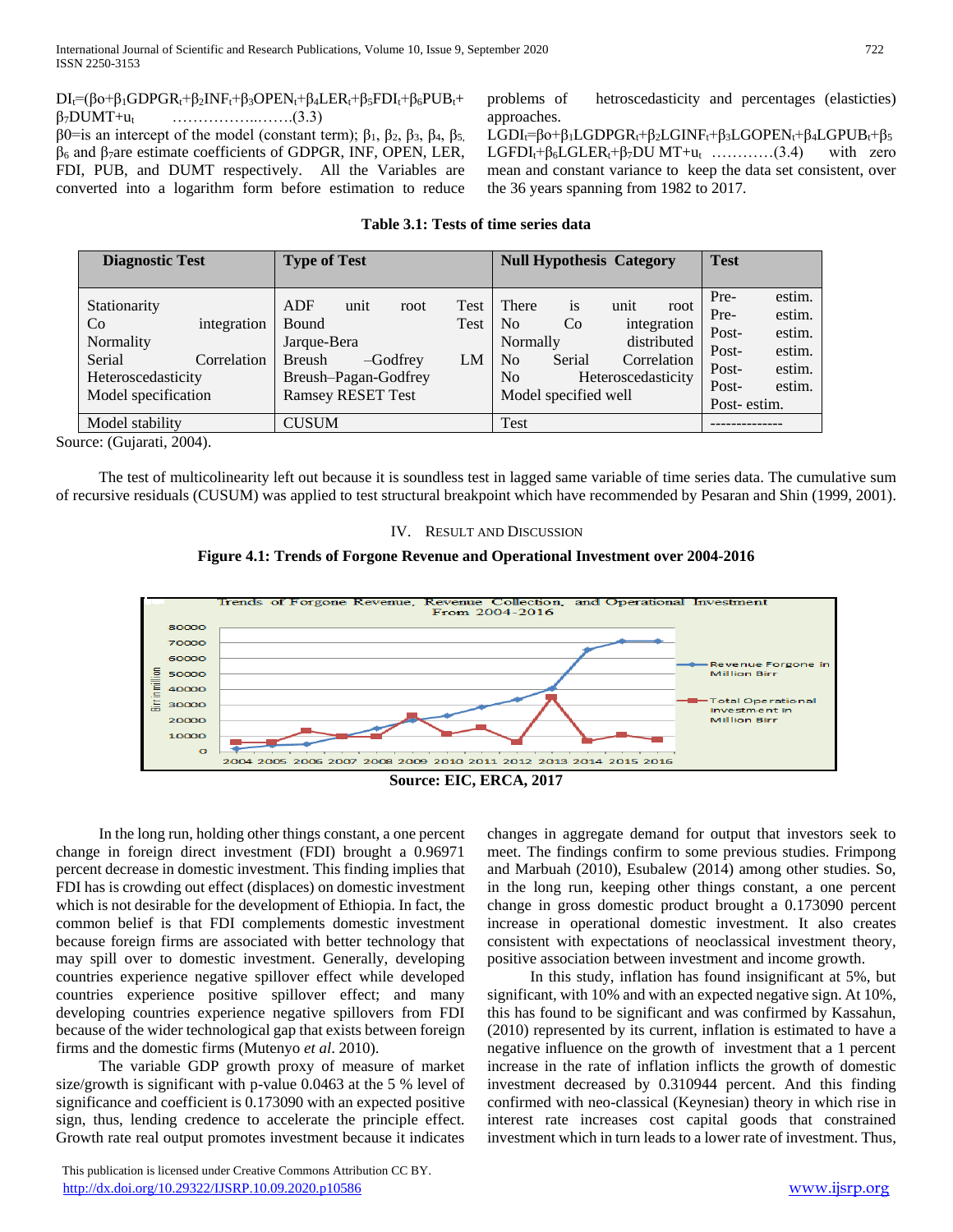in the long run, the lending interest rate has an adverse effect, but insignificant on domestic private investment. This has confirmed to the finding of Esubalew (2014) in East Africa adverse effect of interest rate on domestic private investment due to its underdevelopment and financial repression.

 Trade openness has a positive sign and significant relationship with domestic investment. The probability value of tstatistics for openness is 0.0062 which is below both 5 and 1 percent level of significance. The coefficient of market openness which is measured as a log of the ratio of import-export with real GDP is positive and statistically significant at both 1% and 5% means the more open the market system is the higher the Domestic investment holding other factors constant. The positive sign is as per our expectation and it is due to the open market policy of the Ethiopian government, which creates trade opportunities for the domestic investors. This result is the same as Guadagno (2012) and Kassahun (2010); the higher the import-export rates of a country the greater the market opportunity or trade openness for investors.

 Tax incentives have been used by governments as tools to promote a particular economic goal. Investment tax incentives are used both to encourage capital accumulation in the long run and to stimulate economic activity in the short run. In case of this study the dummy variable for investment (and change tax) policy, particularly tax incentive policy, which is the main focus of the study, turns out to great improvement in investment with a

coefficient 1.4009 and p-value 0.0183 which is significant with a positive coefficient. This can be due to tax policy change from Dereg to EPRDF helped grow on average by 1.401% per year in domestic private investment at 5% level significance. This result is consistent with Van Parys and Klemm (2011), James (2009) and UN (2018). The positive sign here agrees with the assumption that the lower tax rate means lower cost burden and higher profit after tax for investors. Regardless, only those tax incentive programs that can pass cost-benefit assessments of both economic and revenue impacts are worth attempting or preserving.

 In general, GDP growth, trade openness, public investment and tax incentive dummy have a positive and significant, whereas FDI is negative and significant while LER and Inflation are negative but insignificant determinants of domestic operational investment in the long run. And the strength of variables' effect on domestic investment market openness has a strong positive effect while tax incentive has a strong positive significant effect next to trade openness, however, FDI and LER have negative with proportional strong effect on domestic effect on domestic investment. This confirms with the result of Tanzi (2000) and Zee, (2002) in which tax incentives can promote investment, but they are not the "first best" solution as overall economic and institutional environment may be more important for a success of projects. Finally, the estimated **long-run model** presented as follows with figures in the parenthesis indicates the p-value.

### LGDI = 10.73 - 0.012T - 0.97LGFDI + 0.173LGGDP - 0.311LGINF - 0.99LGLEN +  $(0.005)$   $(0.1946)$   $(0.0463)$   $(0.0967)$   $(0.138)$  $2.16LGOP + 0.17LGPUB + 1.40DUMT$  (0.002) (0.00) (0.02)

| Dependent Variable: LGDI<br>Selected Model: ARDL(2, 3, 3, 3, 3, 2, 3, 3) Based on AIC |                                                        |            |                                 |            |  |  |  |  |
|---------------------------------------------------------------------------------------|--------------------------------------------------------|------------|---------------------------------|------------|--|--|--|--|
| Regressors                                                                            | Coefficient                                            | Std. Error | t-Statistic                     | Prob.      |  |  |  |  |
| LGFDI                                                                                 | $-0.969371$                                            | 0.068655   | $-14.119418$                    | $0.0050*$  |  |  |  |  |
| LGGDP                                                                                 | 0.173090                                               | 0.029782   | 5.811899                        | $0.0463**$ |  |  |  |  |
| LGINF                                                                                 | $-0.310944$                                            | 0.104444   | $-2.977141$                     | 0.0967     |  |  |  |  |
| LGLEN                                                                                 | $-0.988476$                                            | 0.411369   | $-2.402895$                     | 0.1382     |  |  |  |  |
| <b>LGOPEN</b>                                                                         | 2.159902                                               | 0.170199   | 12.690434                       | $0.0062*$  |  |  |  |  |
| <b>LGPUB</b>                                                                          | 0.169182                                               | 0.010532   | 16.063716                       | $0.0039*$  |  |  |  |  |
| Tax incentive DUMT                                                                    | 1.400954                                               | 0.192010   | 7.296266                        | $0.0183**$ |  |  |  |  |
| C                                                                                     | 10.724456                                              | 0.441229   | 24.305894                       | $0.0017*$  |  |  |  |  |
| @TREND<br>R-squa. 0.998408                                                            | $-0.012085$<br>Adjusted R-squ 0.974531F- stat 41.81501 | 0.006289   | $-1.921626$<br>Prob. $0.023613$ | 0.1946     |  |  |  |  |

#### **Table 4.2: Estimated Long-run Coefficients Using ARDL Approach**

*Source: Author's calculation, 2018 Using Eviews 9*

Note**:** *\*\*, \* indicates five and one percent level of significance*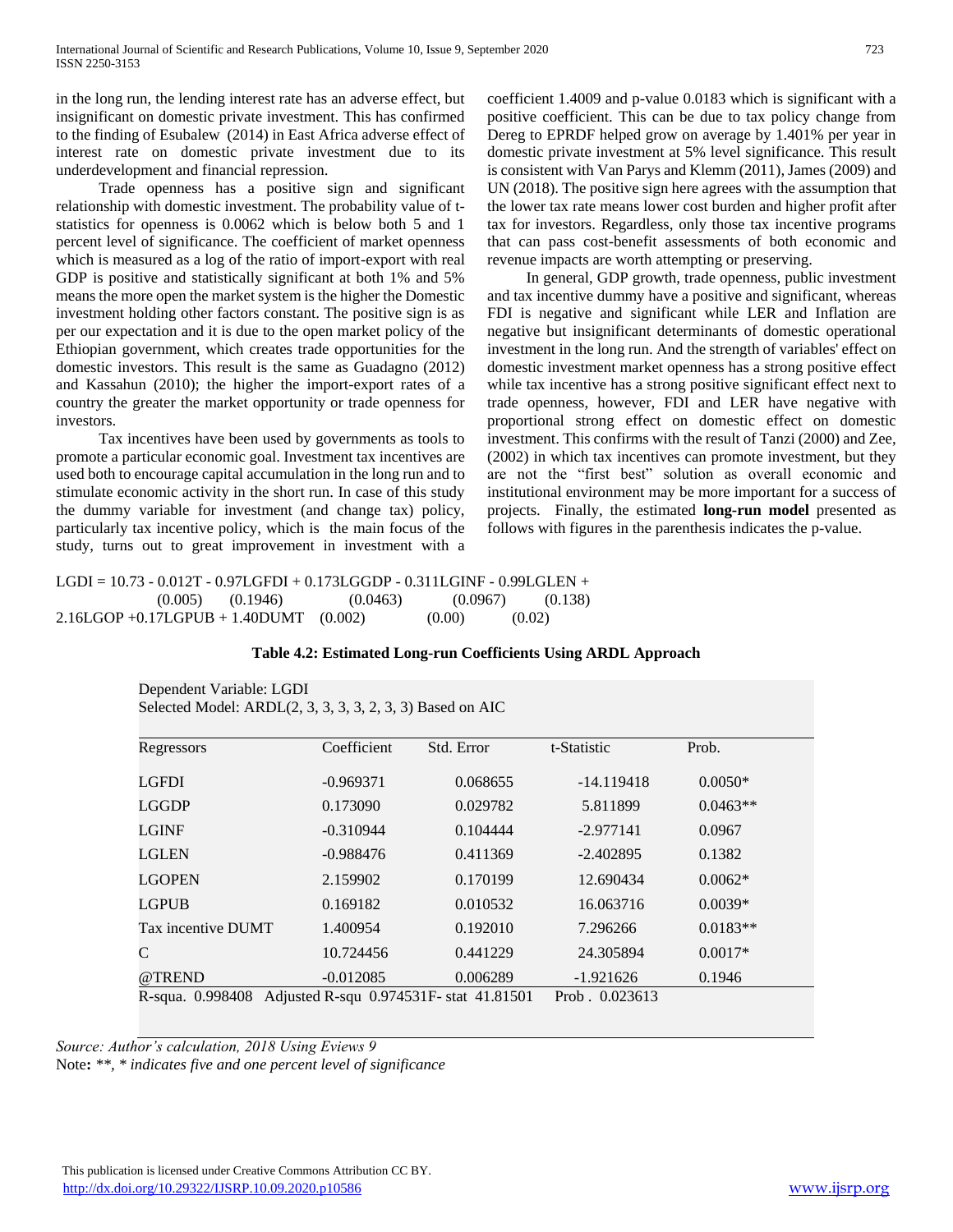The model stability test using cumulative sum of recursive residuals (CUSUM) could be replaced for Chow test structural breakpoint. If the plot of CUSUM statistic moves between the critical bounds/red lines (at 5 percent significance level), then the estimated coefficients or the model/system are/is said to be stable in the long run. Figure 4.3 reported that the plot of CUSUM test did not cross the lower and upper red lines critical limits which indicated that, the estimate is stable and there is no any structural break in the long run.





 *Source: Computed by the Author, 2018 using Eviews 9*

#### V. CONCLUSION

 Investment has been recognized as a facilitator of economic growth for developing countries as a result, the government of Ethiopian has introduced investment incentives (tax incentives) since 1982 to promote domestic investment and attract FDI. The study on trend of investment and tax incentive indicates that an inconsistent relationship between investment and tax incentive in which their trend shows neither similar, nor regular pattern. This merely indicates the existence of other powerful investment determining factor. Thus, the provision of the tax incentive scheme to attract investment was not the only factor that boosts investment rather other non-tax determinants are more effective in persuading investors in favor of making more participation in the economy. In the study period, tax incentives and government revenue not balanced and revenue generation has remained ineffective due to tax-base erosion effect.

 Based on the empirical analysis of long-run ARDL model, it can be concluded that the hypothesis is consistent with the theory and tax incentive was found to be determining factor which confirms with the intention of governments towards fiscal policies. Though providing duty and tax incentives in the short run has a negative impact on revenue, productivity, in the long run it has a positive impact on increasing domestic investment thereby revenue productivity as well as sustainable economic growth. Based on the long run ARDL model output, a one percent change in tax incentive, leads 1.401 percent change in domestic investment, given that other remains constant.

 Further, other determinant factors of domestic investment are, GDP growth, trade openness and public investment have a

positive and significant, whereas FDI is negatively significant. On the other hand, FDI has to crowd out effect on domestic investment which indicates that the existence of a very wide technological gap compared to that of the developed countries, making it difficult for domestic firms to realize the technology transfer in the form of spillover effects, and the sustainability of any country's economic development hinges on the growth of local entrepreneurs. Finally the whole system is getting adjusted at the speed of 74.15% towards the long-run equilibrium.

#### **REFERENCES**

- [1] Abdishu, H., 2013. Factors Determining Private Investment in Ethiopia (Doctoral dissertation).
- [2] Atukeren, E., 2005. Interactions between public and private investment: Evidence from developing countries. Kyklos, 58(3), pp.307-330.
- [3] Ayeni, T., M., 2014. The Impact of Tax Incentive on Private Investment:In Case of Manufacturing,(Thesis Unpublished, Ethiopian Civil Service University)
- [4] Bakare, A.S., 2011. The determinants of private domestic investment in Nigeria. Far East Journal of Psychology and Business, 4(3), pp.27-37.
- [5] Blomström, M., Kokko, A. and Mucchielli, J.L., 2003. The economics of foreign direct investment incentives. In Foreign direct investment in the real and financial sector of industrial countries (pp. 37-60). Springer, Berlin, Heidelberg.
- [6] Bolnick, B., 2004. Effectiveness and Economic Impact of Tax Incentives in the SADC Region. Prepared by Nathan Associates for USAID under the SADC-TIFI Project.
- [7] Easson and Eric M. Zolt, 2002. Tax incentives, World Bank Institute, available at http://sitreresources, World Bank, org/INTTPA/resources/Easson Zolt paper.
- [8] ERCA,2014 : Ethiopian Customs and Revenues Authority, Ethiopia: Foreign trade and federal duty and tax revenue collection. Statistical Bulletin Vol.1, Addis Abeba Ethiopia.